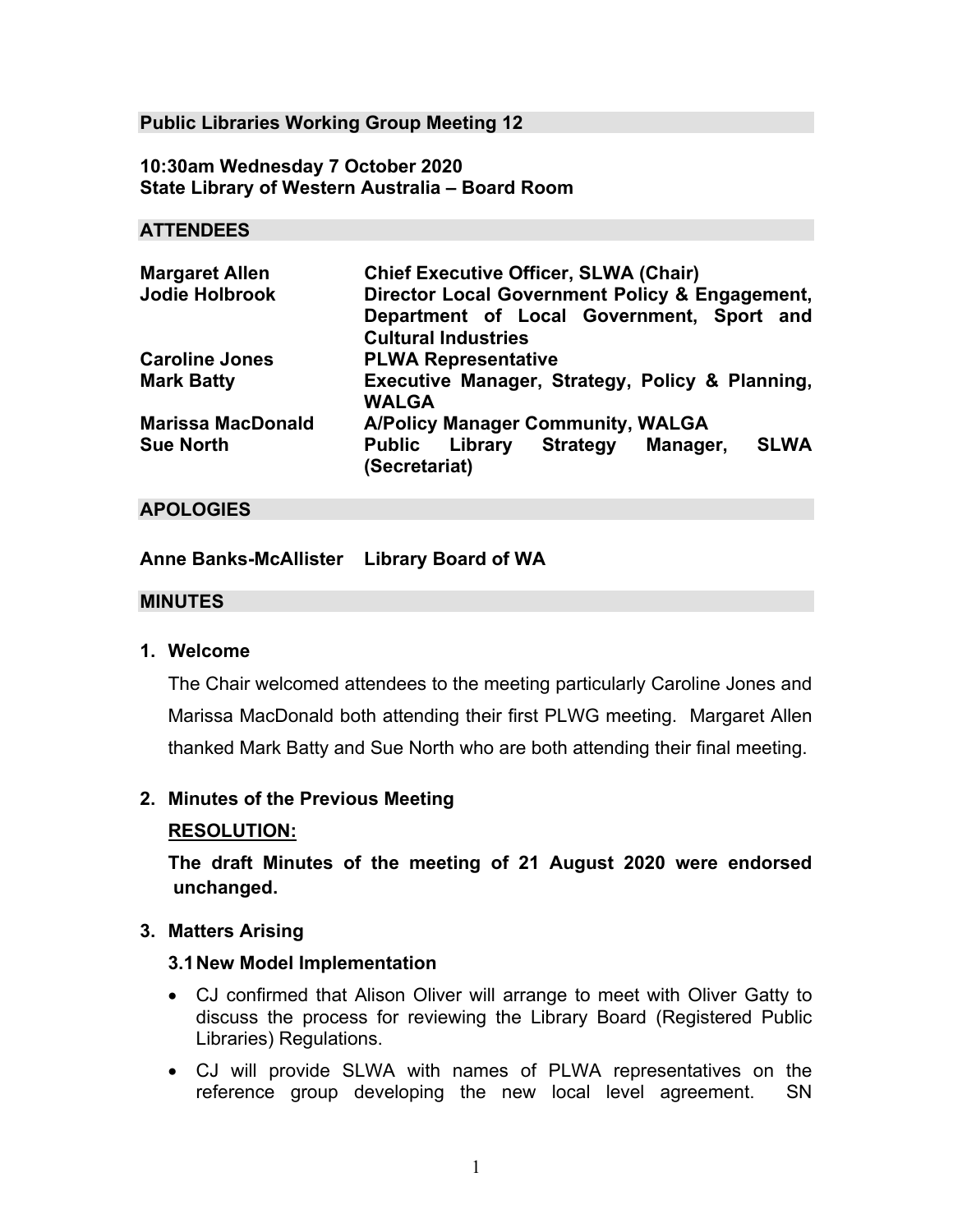commented that the work would likely be concentrated on the core services. JH asked to be kept informed about the development of these as there may be opportunities to link them with work being done by DLGSC on the review of the Integrated Planning and Reporting Framework for Local Government.

### **3.2 State Local Government Partnership Agreement signing**

 JH reported that the new State and Local Government Partnership Agreement for the Provision of Public Library Services was signed at the 1 September meeting of the State Local Government Partnership Leadership Group. Jodie expects the minutes from the meeting to be signed off by all parties within the next week and once this is done, the Agreement can be published and circulated.

## **3.3 Future Strategy**

• PLWG members discussed the formation of a reference group to progress the development of a new strategy and agreed that this would formed with members of the PLWG as well as some additional nominations from PLWA. Caroline Jones, Jodie Holbrook and Marissa MacDonald agreed to participate with Caroline as chairperson. As agreed at the previous meeting, work will commence with identifying speakers to stimulate thinking and discussion of current and future trends and issues for public libraries, particularly in a period of COVID recovery. CJ will discuss with PLWA opportunities to link these sessions with PLWA's professional development workshops.

## **3.4 Review of PLWG Terms of Reference**

- The PLWG considered the draft ToR circulated with the agenda. It was agreed that:
	- o they reflected the purpose and objectives of the new Partnership Agreement.
	- o The chairperson would rotate on a 12 monthly basis
	- o That membership would be broadened to include representatives from a Tier 2 local government, the Department of Premier and Cabinet (Office of Digital Government) and DPIRD.
- These changes will be incorporated and circulated for endorsement out of session.